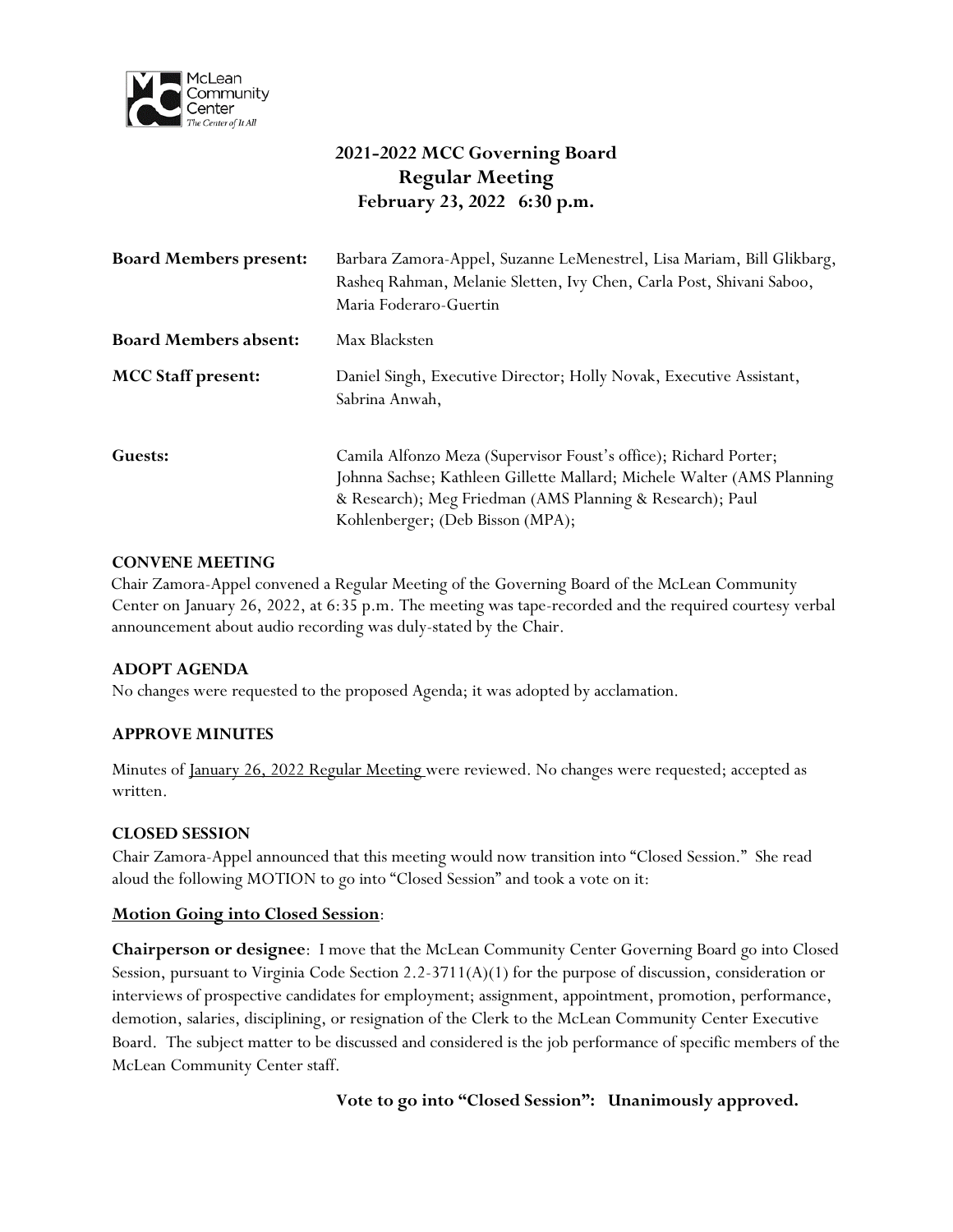

After the MOTION was read aloud and voted on, all members of the public and all MCC staff exited; only MCC Governing Board members remained in the room. The audio recording device was turned "off" and remained "off" during the entire "Closed Session."

**Closed Session began at 6:45 p.m.**

**Closed Session ended at 7:22 p.m.**

### **RECONVENE INTO PUBLIC SESSION**

Chair Zamora-Appel announced that the public and MCC staff were now welcome to re-enter the room. They did so. The audio-recording device was turned back on and remained on throughout the remainder of this meeting. The cleansing MOTION to reconvene into Public Session was stated aloud by Chair Zamora-Appel and a vote was taken to come out of "Closed Session:"

### **MOTION Coming Out of Closed Session**:

In accordance with Virginia Code Section 2.2-3712, I move that the McLean Community Center Governing Board members certify that, to the best of each member's knowledge, only public business matters lawfully exempted from open meeting requirements under the Virginia Freedom of Information Act and only such public business matters as were identified in the motion by which the Closed Session was convened were heard, discussed, considered or consulted upon in Closed Session.

# **The MOTION passed unanimously.**

### **MPA – Deb Bisson**

- 2/18 Friday night opened during ballet performance and it was successful
- Youth art exhibitions: Langley March 2-14 & Mclean March 17-28
- Art classes for winter

# **Kevin Osborn –Deputy Director of Fairfax Library**

- Partnerships North to South of the County—extremely appreciative
- Hip Hop group on Juneteenth
- Working together programmatically 100% backing!
- Ideas for partnership—film screenings; overflow space; shared community space; synagogue

# **Michele Walter, AMS**

- Concluding 2<sup>nd</sup> phase of work—internal interviews with staff & board
- Long tenured staff
- How effective is MCC?
- Divergence between board & staff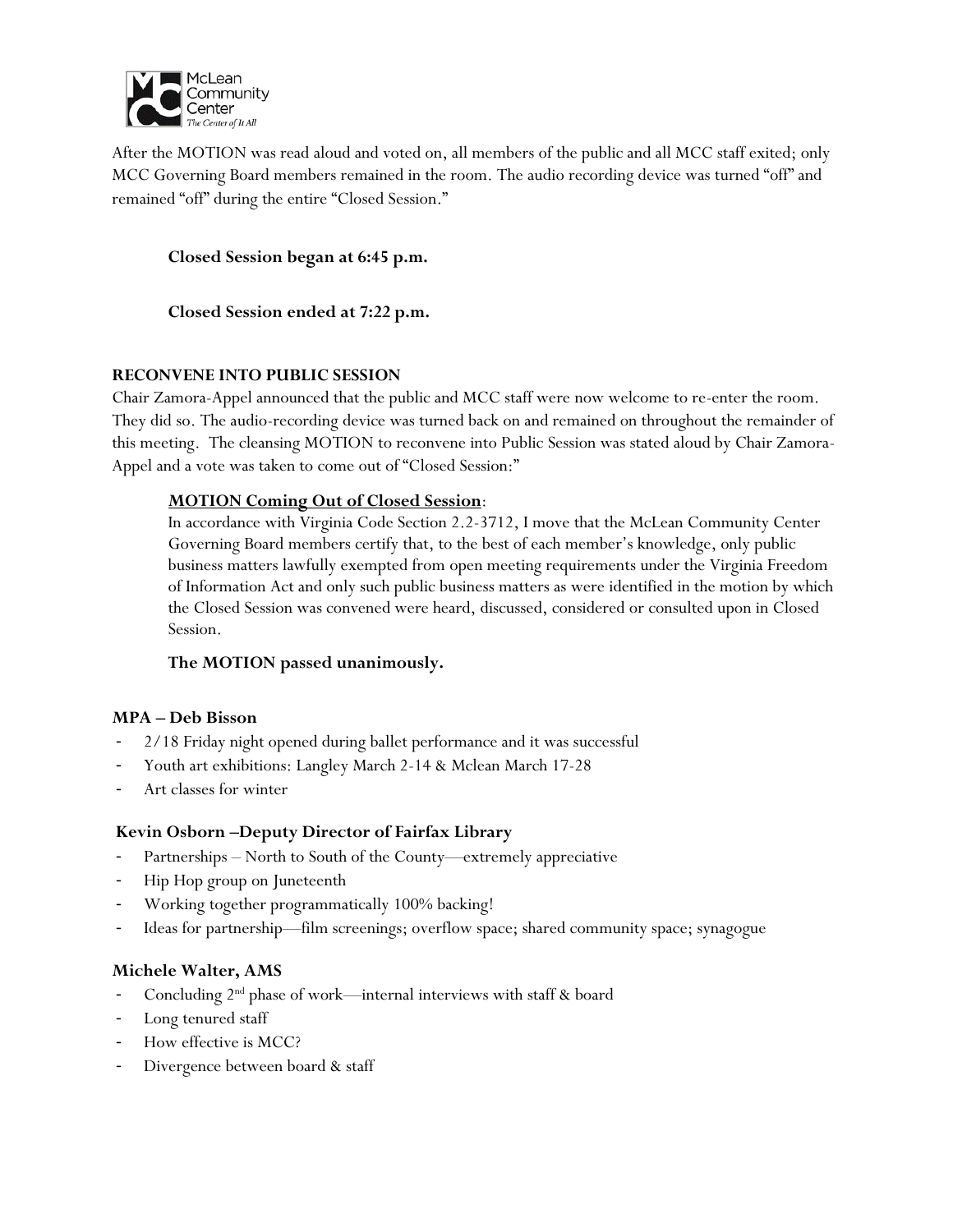

**Vision:** MCC inspires joy and unity in McLean and its communities –came up with it as an aggregate of responses to surveys

**Mission:** The mission of the McLean Community Center is to provide access to exceptional arts and cultural experiences, learning and social activities in an inviting equitable manner to all Dansville 1A residents.

**Values:** Not changed—Need to take a look; maybe use "one word"—innovation, equitable etc.; should be actionable

### **Align w/County strategic plan—used other places as a comparison**

*\*Be Visible*—Celebration, Learning & Support (*Jewish Community Center in Orange County, Florida*) *\*Listening*—Listening & Multiple Destinations (*Lake Anne location as an extension of their center*) --Social Media (*Reston Community Center, Fairfax County, VA*)

*\*Striving for inclusion* –Arts & Culture for all; Sunnyvale Unity; Local Users (*Sunnyvale Community Center in Santa Clara County, CA*)

*\*Representing diverse Communities* –Resident Companies, Bolero Texas, Dedicated Resources (*Irving in Dallas, Texas*)

*\*Making inclusive communities*—A Community-Building Coalition & Targeted Support (*JCC in Orange County, FL*)

*\*Creating pathways to learning*—Passive and Participatory & Educator Resources (*Dallas County, TX*)

*\*Celebrating Expertise*—Recognition & Expert Engagement (*Reston Community Center, Fairfax County, VA*)

*\*Sustainability*—Climate Action Alignment & Interagency Coordination (*Santa Clara County, CA*) *\*Organizing to manage risk*—Reorganization & Risk

### **Chair's Report --Barbara Zamora-Appel**

- SharePoint—Daniel to follow-up with Bill Glikbarg and Maria Foderaro-Guertin
- Motion to have Suzanne & Shivani to look at MOU to make recommendations to update—make for next months, March meeting
- MCA-have a liaison; other partnerships with in community
- Invite staff leads of MCC departments participate in MCC Governing Board Meetings

#### **Executive Director's Report --Daniel Singh**

- Person placing order has to be different than the person receiving the order
- Site visits for short term & long term repairs
- Google acct
- Partnerships with community—CWCA; Principals of McLean & Langley HS; Student Advisory Councils; Flags for Heroes; Friends of McLean Central Park; Website work continues; Strategic Planning continues; combining positions; collaborate across MCC on certain events; Autism Awareness Month to create a sensory event; interfaith event; Sedar events
- Reviewed survey responses after performances

#### **Finance Committee --Shivani Saboo**

- On budget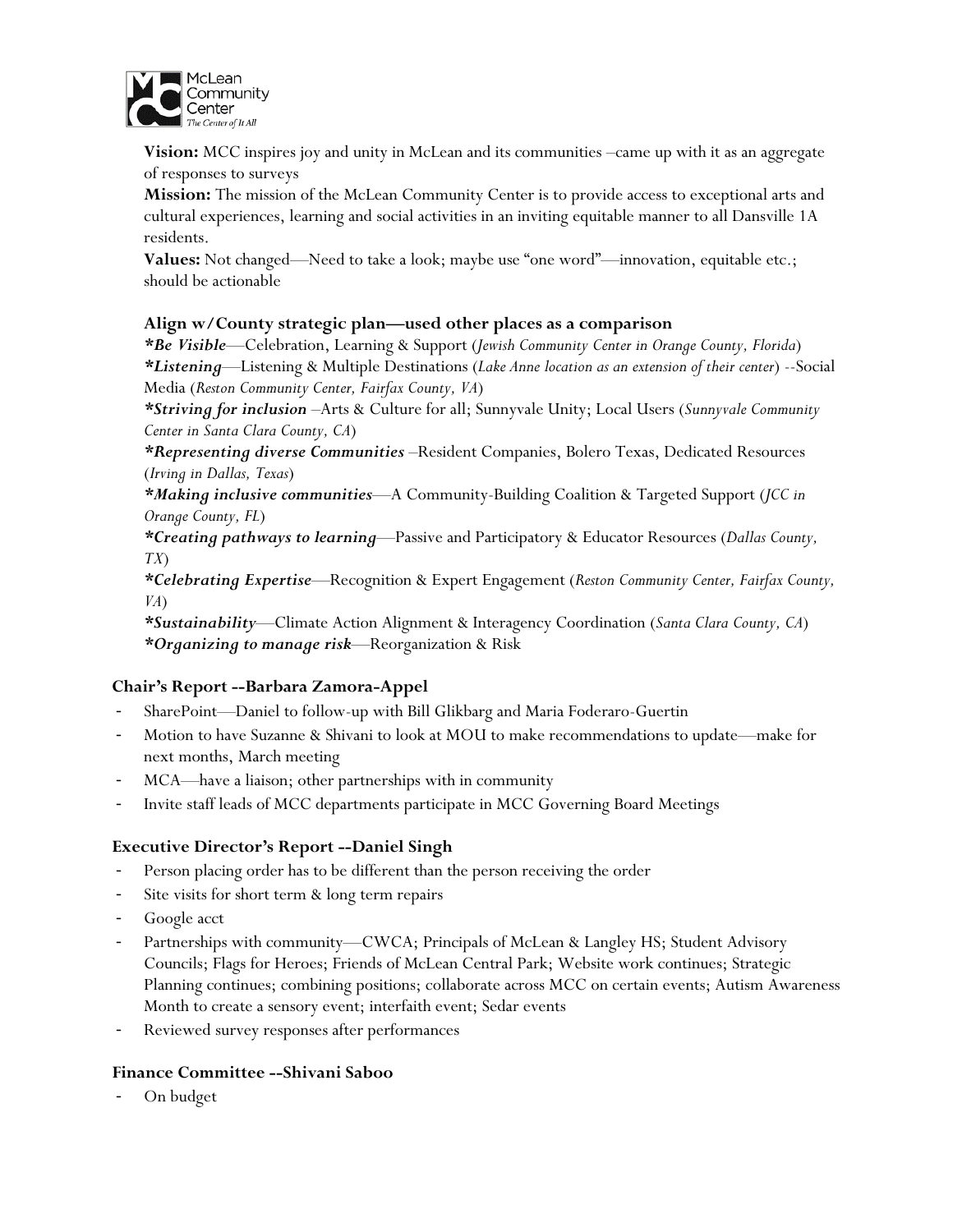

## **Capital Facilities --Carla Post**

- Former board member Mr. Finely who was an architect; green roof or solar; Wakefield HS
- Work closely with Foust; pipes are too small; engage engineering company; engage VDOT with water issues; install bathrooms closer to all the programming area; project list 1) rewiring—only one vendor; 2) stage floor—incorrectly milled but went forward because it may have gone unrepaired due to a supply chain issue; 3) roll drop sets; 4) completed projects—Great conversation and is willing to help out
- Updates at the next CFC meeting in March

### **Programs & Outreach Committee-- Suzanne Le Menestrel**

- Interested in having the board revisit the value of having the Programs Committee
- Idea of "pop ups" –events that aren't high cost and more flexible in scheduling;
- More support for HS youth: interviewing skills; resumes; head shots; linked in

### **Elections & Nomination Committee --Maria Foderaro-Guertin**

Election process—correcting orientation presentations; confirming FOIA training and tutorials; publicity postcards; online voting option and the role of LWV;

#### **PUBLIC COMMENT**

Procedure: Chair Zamora-Appel invited the public to introduce themselves and give verbal remarks if they wished. Some had requested in advance to speak. Those individuals were verified as being a Small District 1A-Dranesville resident. Incoming letters are documented the same way – as being from a verified Small District 1A-Dranesville resident. Ms. Novak on MCC staff has access to the residential address database to provide this verification. Additional attendees tonight may request to speak provided they first state their residential address for verification as being tax district resident. Each person will be allotted three minutes to speak.

### **1. Richard Porter**

Good evening. I live in District 1A on Chadsworth Court in McLean. Really, I only have a few questions related to the election, so I will address them to Maria. I know you generally don't like to dialog with the audience but perhaps you can answer me specifically. What is the process or procedure you've got in place to make sure that persons who are eligible to vote don't cast more than one ballot? At some point, someone needs to be checking. If someone votes early… they forget and come to McLean Day and cast another ballot. Who's responsible for checking that?

 *Ms. Novak requested permission to speak to address the question because she works with the League of Women* 

*Voters* 

*directly and is happy to explain the process; she was granted opportunity to do so.* In this room on May 19 (which is the Thursday before McLean Day), they will open all of the Early

Voting

Ballots and Affidavits. They have computer printouts of the residential addresses, separated by zip code and street name and house number. So on those printouts, they take each ballot and they mark that it's "Joe Schmo" at this address. Then they separate it – the ballot goes in one pile for counting later (that's a qualified Affidavit checked-off). It's noted in the computer printout because those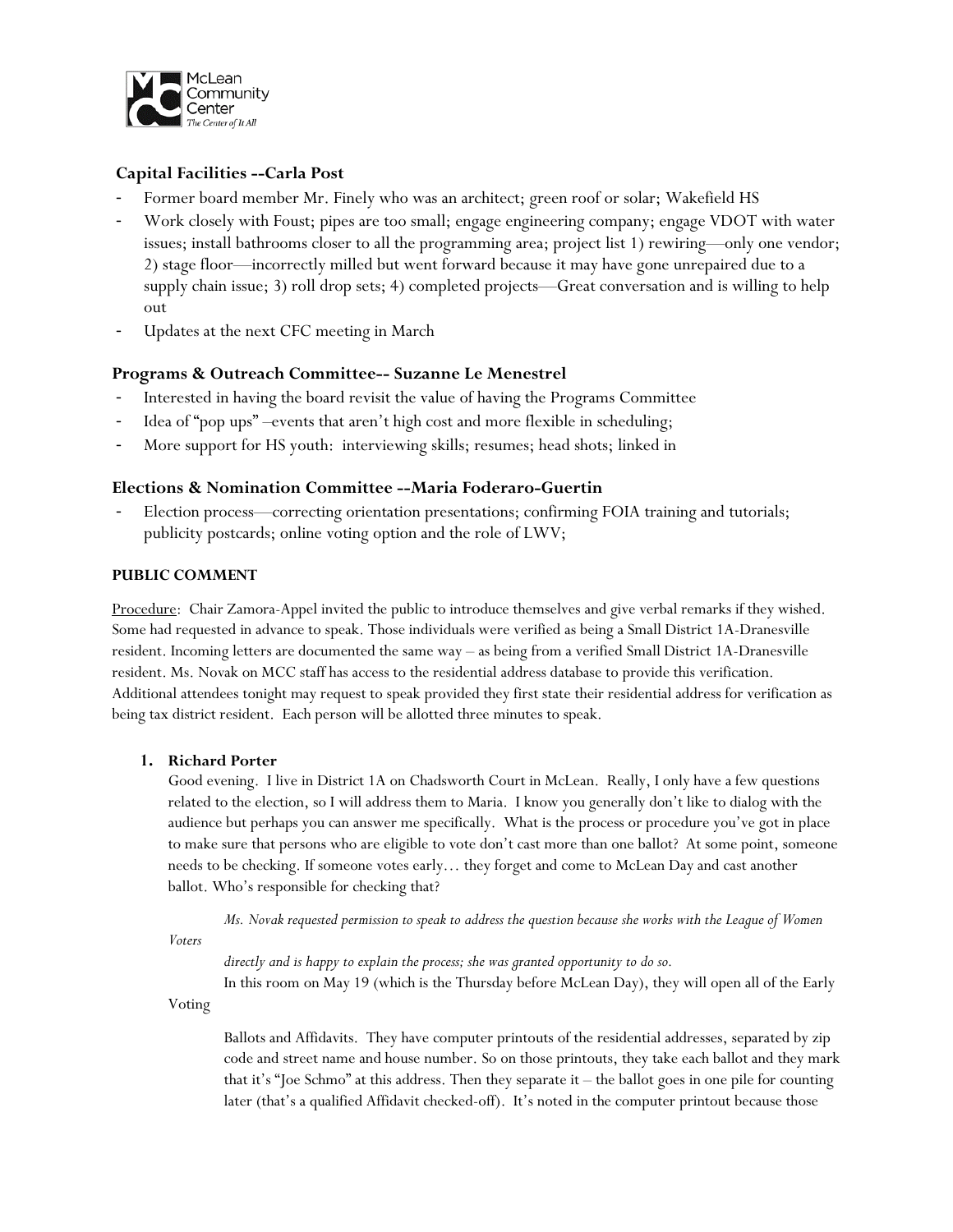

printouts to go McLean Day. So, if someone comes up and says: "Hey, I'm here to vote." And we see that Joe Schmo already voted; it's noted. And also… I bring all the Affidavits alphabetized to McLean Day. In fact, I had an instance two years ago from someone who did that – he came up saying: "I'm ready to vote." And I said to him: "Oh – I see you've already voted." And I fished-out his Affidavit and asked: "Is this you?" And he backed away from the voting table! So, we do have those checks-and balances.

*Comment by Mr. Porter.* That's good. I appreciate that information. The biggest concern I have as I looked at your "Key Dates is that I don't see anything on the calendar for a 'candidates night,' where the candidates who are running would basically sit in this room and take questions from the audience about what their goals are and what their qualifications are and so forth. It seems to me that you need to program that in, in some way.

*Comment by ENC Chair Foderaro-Guertin:* We went ahead and were trying to find a time when we would have more people here on-site at MCC. What we found was that there were very few people who attended past "Meet-and-Greet" for the candidates. So, instead of making it a singular event, we are now doing it during SpringFest this year, on April 16. The candidates will be here, they will be introduced and the platform/format will be more interactive and mingling so the audience can ask questions and get to know the candidate that way.

*Comment by Mr. Porter:* So, you will be sending out information on that?

*Comment by ENC Chair Foderaro-Guertin:* Yes – we will publicize that information. It's tricky because when the resident picks up the packet, that's not when the campaigning starts. They are not officially a candidate until after March 11 at 5:00 p.m. for verification of all signatures (and submission of their personal statement). Then that resident now becomes an official candidate and that list of names gets forwarded to Supervisor Foust's office. At that point, campaigning begins and that's when dates go out about the candidate. As an FYI, our youth board member suggested that we have a Youth Town Hall. After candidate orientation, there will be a one-hour slot where just the youth candidates are going to be able to meet up with the people in the community.

Youth Town Hall: Saturday, March 12 at 4:00 to 5:00 p.m.

*Comment by Mr. Porter:* I just think there was a need for that opportunity and it sounds like you're going to

have it.

Okay. That's it. Thank you.

#### **2. Johnna Sachse**

I just… I had some concerns about the equity presentation at the last meeting that I just wanted to make some comments about. The presentation seemed to posit that any given outcome, if it doesn't match the demographics of society, then there was likely some kind of systemic racial inequities that caused it. And "equity" is basically a social-engineering project attempting to give people resources with the idea that they will then be able to compete on an equal footing. But competition does mean that there will be winners and losers and everyone is not going to end up with the same outcome.

And I just wanted to mention: there's many factors that contribute to peoples' career choices, education choices, their success - and what they even deem for themselves a what 'success' is. And many factors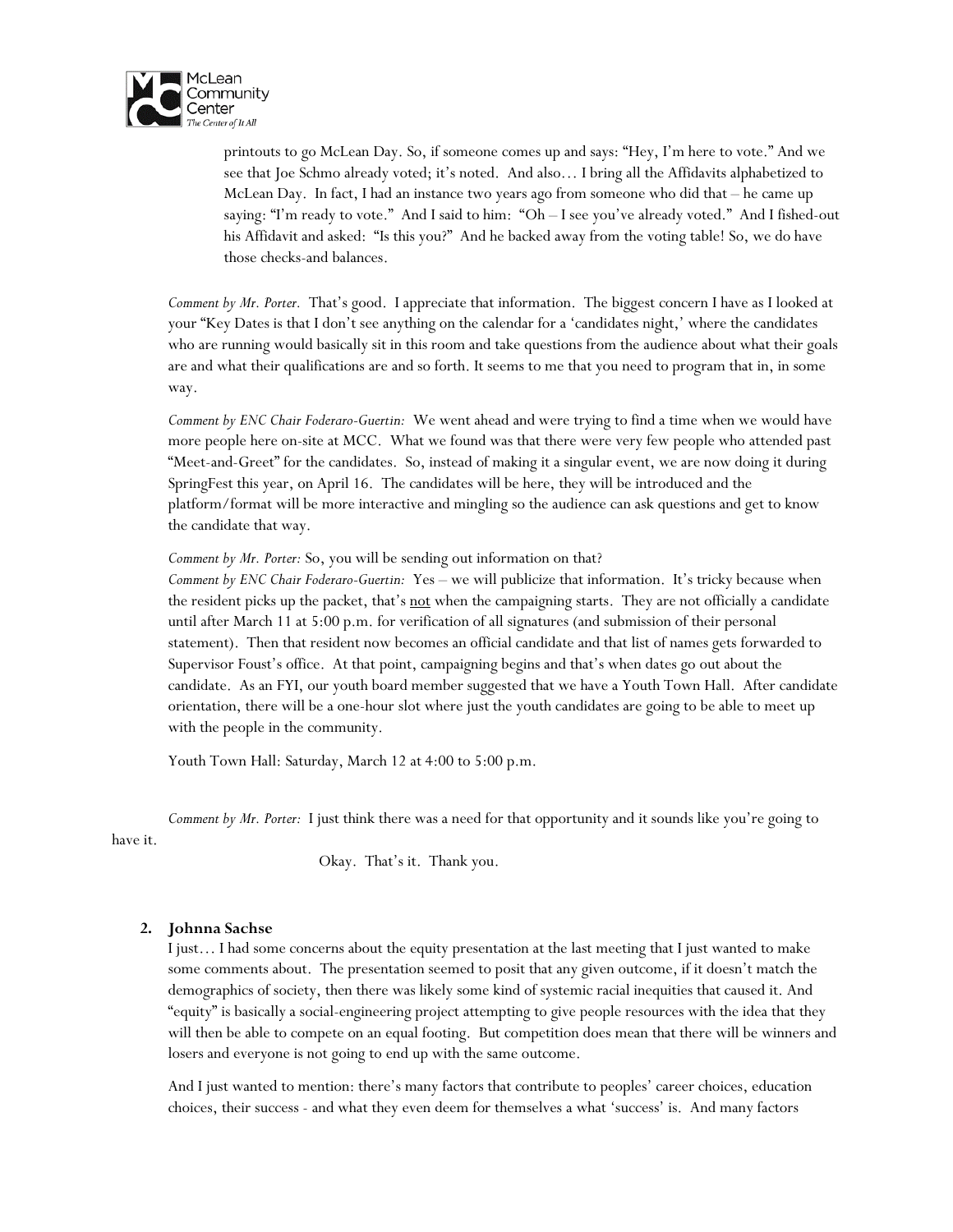

would include: biologics; their sex; their I.Q.; their nutrition; their innate talents; their work ethic; their life experiences; whether they come from a two parent home (which always gives children a leg up). So, the fact that there's like, a multitude of factors that explain why, even in the same family siblings often end up in very different career fields, with varying degrees of success in their chosen fields, and even define maybe 'success' differently between themselves as to what they think the successful life would be.

So, rather, as a community, than trying to dictate what an equitable outcome for society should look like? What percentage of this or that group should be here or there… in this field or that? Wouldn't it be better to let people live their own lives and make their own choices?

And I feel like this community center can have a positive impact on the success of children in our community through the programs that are offered that help children explore and develop their talents: tutoring for the school children; programs that support single parents in our community, since children of single parents often are very disadvantaged. Single parents are very stressed to meet all the needs of their children. Children of single parents are the most vulnerable for not graduating from high school and for seeking follow-on trade school or college education. And they are more likely to have teen pregnancy within the families just because of the struggles with single-family households. And I feel like we should not as a community dictate what demographics should make up each and every career field and sport. But rather, provide the programs that help each child reach their highest potential and choose a career based on their own interests and talents. Thank you.

#### **3. Kathleen Gillette Mallard**

Hi. Good evening, everyone. And thank you so much for this opportunity to be here. Holly - your Minutes are really great, I tell you! It was good to read over the Minutes from the last meeting - January 26. Several of the community participants (myself included) expressed concern about the comments related to racism and dog whistles of white supremacy. I don't want to repeat that event. I mean, we really hashed it out; and it was great.

I thought it was great that we had some lively exchanges when you all were asked for some examples.

As I went home that evening, I sort of kicked myself because I realized: I know what several of our board members were talking about, especially those involved in the high school, working with students. Those were the examples we got. And it suddenly clicked: because Fairfax Co. public schools, although they have kind of denied it, they have embedded... (Does everyone know what critical race theory is, right?) CRT is saying that white people are superior and they are the oppressors; people of color are inferior. This is embedded now in our Fairfax County Public Schools. So, you board members who work with high school students may be feeling the effect of that more.

There's a claim that it's not being taught; however, we know that FCPS entered into a contract with Ibrahim Kendi. He wrote *How to be an Anti-Racist* but he is really teaching people to look at each other through the lens of race.

So, what occurred to me is: MCC doesn't need to take on the CRT project. They really don't. You all don't. We members of the community – we love theater, music, classes and other events. Now, I'm sure with the teen center… of course, teenagers and high school kids are coming around with these 'problems,' so-to-speak, that are being taught to them in their schools. So, that's… my main concern is that MCC doesn't try to be everything to everyone. But stay focused on your mission: which is to provide wonderful, uplifting, beautiful theatrical, musical performances, the wonderful classes. I'm looking forward to participating in SIA, which I told you all last time. So that's basically all I have to say.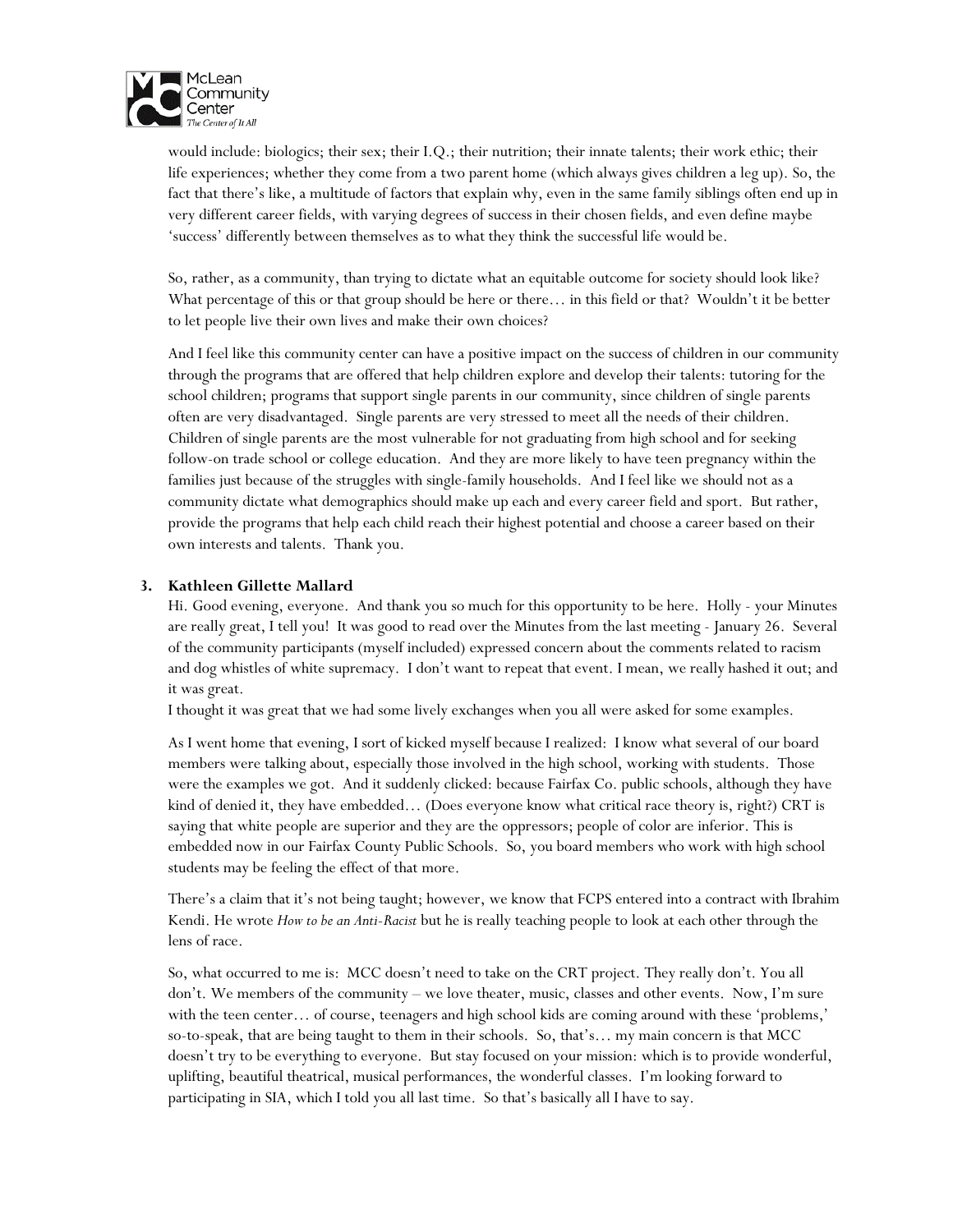

And I'm really excited that you are going to do the Flags for Heroes, Mr. Singh! That's really nice to hear that.

So, we'll look forward to that next year.

*Summary remarks by Chair Zamora-Appel:* Thank you for your comments. We thank members of the public for contributing their feedback this evening. The MCC Governing Board takes your suggestions very seriously and you're welcome to attend our meetings. All MCC Governing Board meetings are open to the public and you can view the board's schedule on the website. Thank you.

### **The following public comments by Small District 1A-Dranesville residents were submitted in writing in advance of this meeting.**

1. **Nicholas Kalis**

**From:** Nick Kalis <nkalis@verizon.net> **Sent:** Thursday, January 27, 2022 8:20 AM **To:** Glikbarg, William <William.Glikbarg@fairfaxcounty.gov> **Subject:** McLean Community Center Board - A question

Given that we read of charges emanating from the McLean Community Center of *White Supremacy*, *Dog Whistles* and other such accusations, it might be time to ask of our **McLean Community Center Board**

What qualifies you to pronounce "sentence" on your community?

Which of you, presently or retired, have accomplished or served in any of these capacities such as many of your McLean neighbors have?

- Scout Master
- Girl Scout Leader
- School Principal
- President, McLean Rotary
- Head of a think tank
- Police Chief
- Ambassador
- University Full Professor
- Physician
- Optometrist
- Raised an Eagle Scout in McLean
- Dentist
- Real Estate Developer
- Veterinarian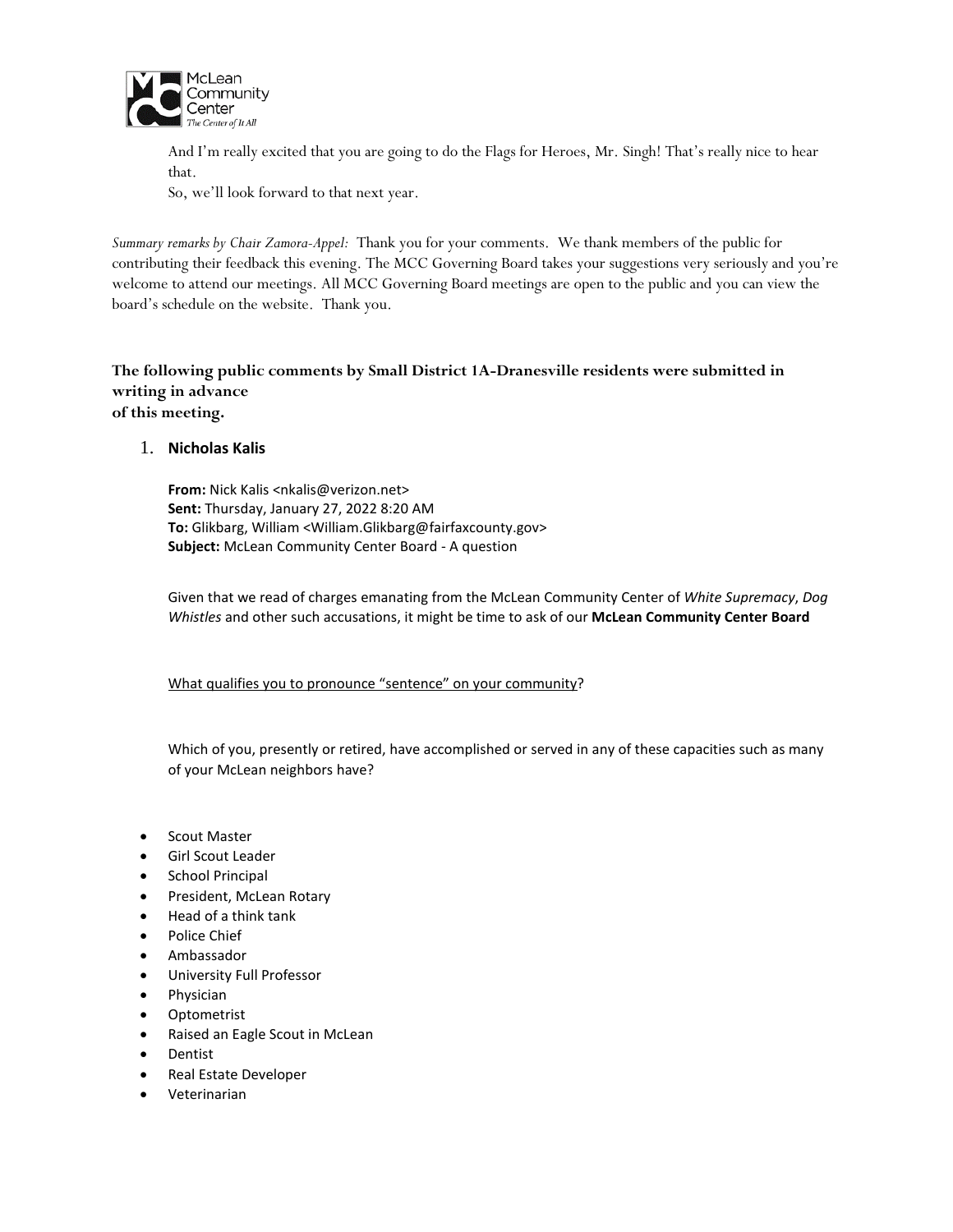

- Home Builder
- Partner in a Law Practice
- Partner in an Architecture Practice
- Airline Pilot
- Jurist
- Best Selling Author
- General
- Admiral
- Governor
- Distinguished Journalist
- US Congressman/woman
- US Senator
- Patent Holder
- Engineer
- Creator of jobs (besides a job for yourself and family)
- Commercial Property Owner (more than a rental house)
- Chief Executive (besides a closely held family enterprise)

Nicholas Kalis, JD

#### **2. Nicholas Kalis**

**From:** Nicholas Kalis [<nkalis@kaliscompanies.com>](mailto:nkalis@kaliscompanies.com) **Sent:** Monday, January 31, 2022 10:08:54 AM **To:** Rahman, Rasheq [<Rasheq.Rahman@fairfaxcounty.gov>](mailto:Rasheq.Rahman@fairfaxcounty.gov) **Cc:** Mariam, Lisa [<Lisa.Mariam@fairfaxcounty.gov>](mailto:Lisa.Mariam@fairfaxcounty.gov); Le Menestrel, Suzanne [<Suzanne.LeMenestrel@fairfaxcounty.gov>](mailto:Suzanne.LeMenestrel@fairfaxcounty.gov) **Subject:** A Delusion?

### **Daniel Phoenix Singh** assures us "**we are all in this together, and that we will get to the other side**"

One might rightly ask after reading the above: Is this a *Jesus Delusion*? A Moses Delusion\*?

### \*The *Old Testament* tells us Moses led the Israelites out of bondage in Egypt and into the promised land; is this how Singh sees himself?

### **Source:** "Searching for Answers to Racism in McLean" *The Connection* January 5, 2022

**3. Nicholas Kalis**

**From:** Nick Kalis <nkalis@verizon.net> **Sent:** Thursday, February 3, 2022 2:23 PM **To:** Novak, Holly R <Holly.Novak@fairfaxcounty.gov>; Mariam, Lisa <Lisa.Mariam@fairfaxcounty.gov> **Cc:** 'William Glenn Yarborough, Jr.' <wgyarc@aol.com>; Glikbarg, William <William.Glikbarg@fairfaxcounty.gov>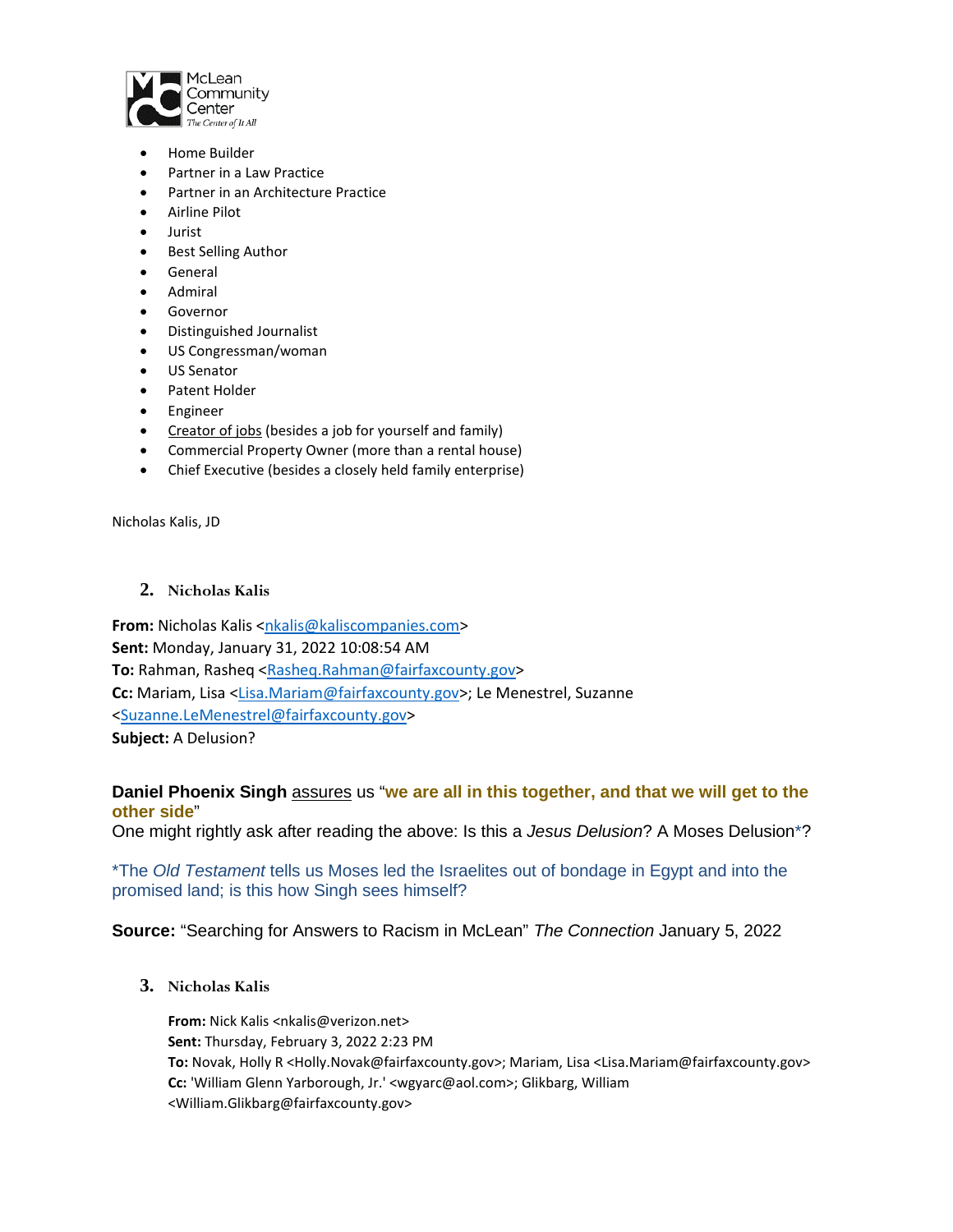

**Subject:** Three (3) questions the MCC Board Should Ask of its Executive Director at its February 2022 Board Meeting

Dear MCC Board Members:

Was Executive Director Daniel Phoenix Singh quoted correctly in the January 5, 2022 *McLean Connection* "Searching for Answers to Racism in McLean" as saying the following about our community?

"Being an anchor comes with the responsibility of stabilizing our community even amid strong crosswinds such as the multiple pandemics of COVID-19, racial tension, and dog whistles of white supremacy."

<http://m.mcleanconnection.com/news/2022/jan/05/searching-answers-racism-mclean/>

I would think this Board would request some clarification from this Executive Director.

Question 1 - **Is McLean in need of stabilizing?** If so, please elaborate.

Question 2 - **Is McLean in the throws of "racial tension" as his quote seems to suggest?**

Question 3 - **Does this Executive Director hear "dog whistles of white supremacy emanating from our community?**

If he does, can Singh cite examples of these dog whistles he hears?

Sincerely, Nicholas Kalis, JD Resident, Small District 1A-Dranesville McLean, Virginia

#### 4. **Cheryl Sim**

**From:** Cheryl Sim [<simcheryljane@gmail.com>](mailto:simcheryljane@gmail.com) **Sent:** Wednesday, February 23, 2022 5:39 PM **To:** Novak, Holly R [<Holly.Novak@fairfaxcounty.gov>](mailto:Holly.Novak@fairfaxcounty.gov) **Subject:** Last Summer's Drag Queen Story Hour

Ms. Novak,

It's come to my attention that some members of the greater McLean Community continue to express outrage or otherwise condemn a story hour program the MCC held last July. I want the MCC Board and MCC Exec Director Daniel Singh to know that a number of MCC district residents support innovative programming aimed at audiences and participants of all ages. I hope those who continue to express concerns about the July 2021 story hour are also offering positive, productive comments about what type of programs they would like MCC to offer.

Thank you for your time.